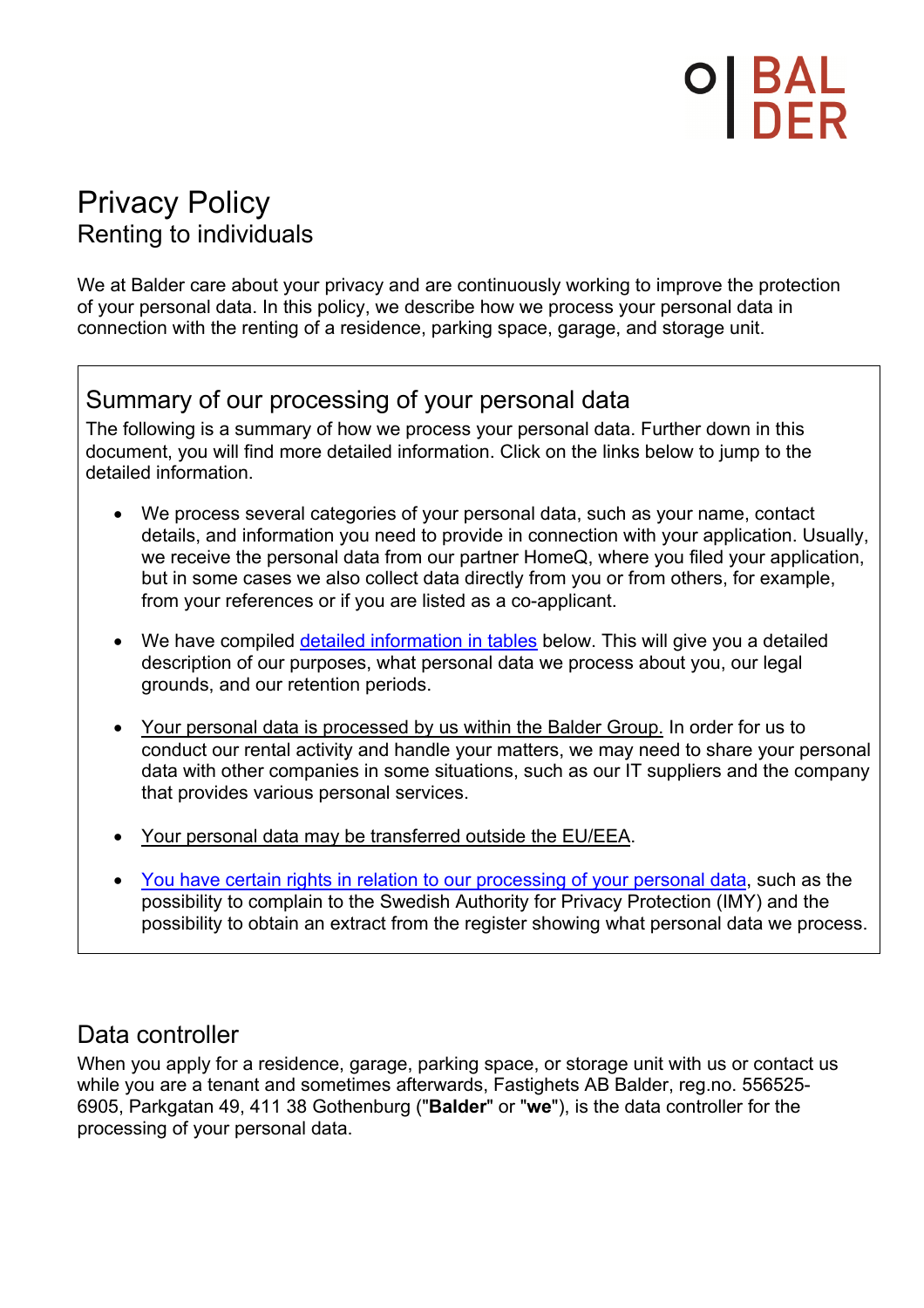The company within the Balder Group you conclude a tenancy agreement with is the data controller for personal data processed for accounting purposes. This is because each company is responsible for its own accounting obligations.

If you have any questions about Balder's processing of your personal data or if you wish to exercise your rights described below, please contact us at dataskydd@balder.se. You can also call us on +46 774-49 49 49.

## Detailed information about the processing of your personal data

In the tables below, you can read more about what personal data we process about you, why we process your personal data, how long we save your personal data, and what lawful basis we have for our processing.

#### **During the application procedure**

If we are in contact with you during the time you apply for and enter into a rental agreement for a residence, garage, parking space, or storage unit with us, we process the personal data you provide to us through HomeQ and our other communications with you. In some situations, we process your personal data when we receive information from references that you have provided.

| <b>Residential Rental Application</b>                                                                                                                                                                                                                                          |                                                                                                                                                                                                                                                                                                                                                                                                                        |                                                                                                                                                                                                                                                 |
|--------------------------------------------------------------------------------------------------------------------------------------------------------------------------------------------------------------------------------------------------------------------------------|------------------------------------------------------------------------------------------------------------------------------------------------------------------------------------------------------------------------------------------------------------------------------------------------------------------------------------------------------------------------------------------------------------------------|-------------------------------------------------------------------------------------------------------------------------------------------------------------------------------------------------------------------------------------------------|
| <b>Purpose of the processing</b>                                                                                                                                                                                                                                               | Personal data being processed                                                                                                                                                                                                                                                                                                                                                                                          | <b>Lawful basis</b>                                                                                                                                                                                                                             |
| To handle the administration<br>related to your application to<br>rent a residential apartment,<br>including assessing the<br>applicant's suitability.<br>If you have linked your account<br>to a co-applicant or guarantor,<br>their personal data will also be<br>processed. | $\bullet$ Name<br>• Contact details<br>• Personal identity number<br>• Personal letter<br>• Current form of housing and<br>existing landlord, if any<br>• How many people live in the<br>household<br>• If you own any real property unit<br>• Income and any allowances<br>$\bullet$ UC<br>• Employment contract and payslip<br>• Queuing time at HomeQ<br>• Other information you provide in<br>your personal letter | <b>Balancing of interests</b><br>Our legitimate interest is to assess<br>your application to conclude a tenancy<br>agreement<br>We process your personal identity<br>number because it is necessary to<br>ensure that you are the right person. |

#### Residential Rental Application

**Retention period:** We will stop processing your personal data for this purpose when you, as an applicant, have notified us that you no longer desire a residence or are not offered the residence in question. Usually also when you have obtained a residence, but then the personal data will be processed for other purposes as you have become our tenant.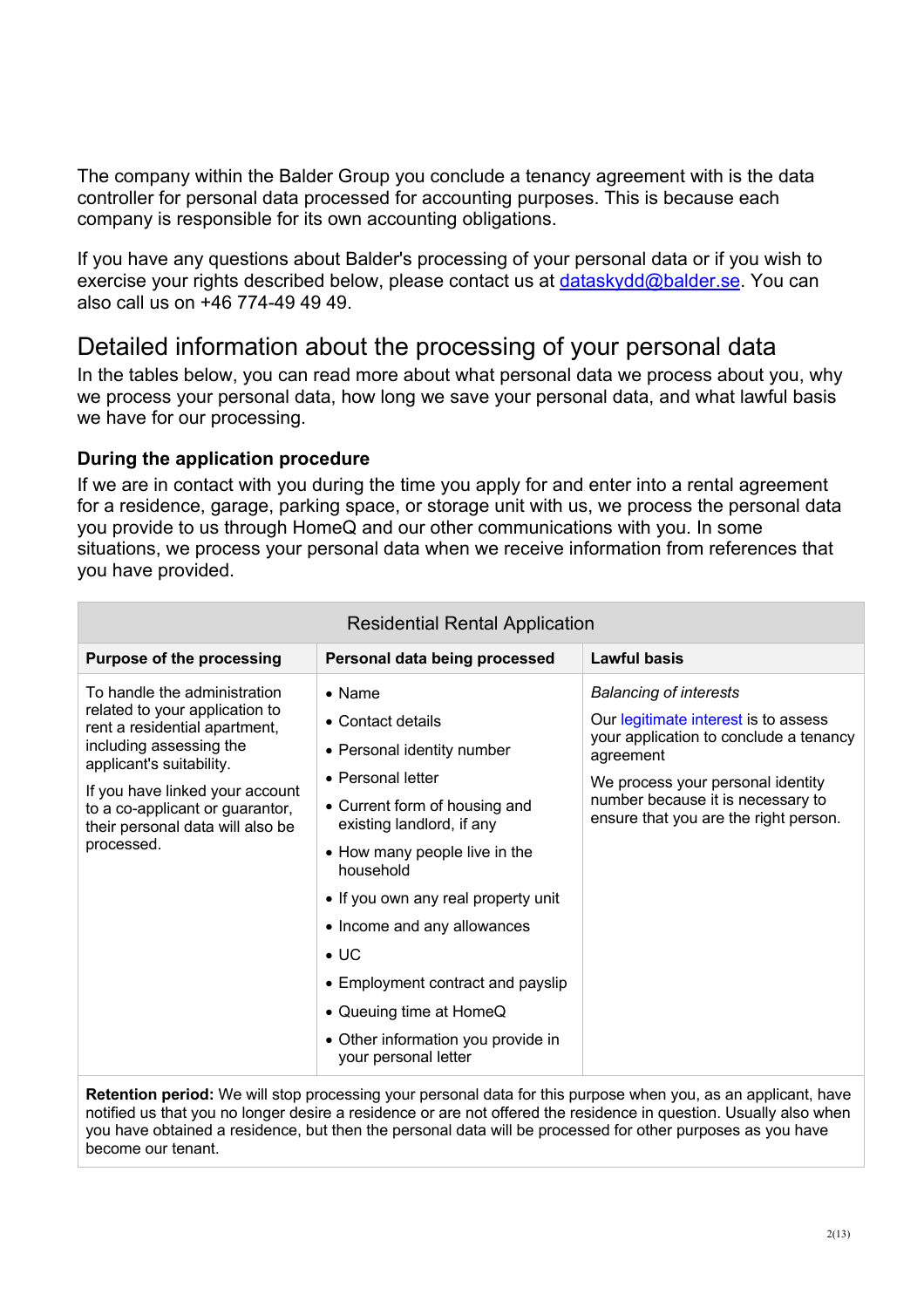| Viewing of residence                   |                                     |                                                                                                                |
|----------------------------------------|-------------------------------------|----------------------------------------------------------------------------------------------------------------|
| <b>Purpose of the processing</b>       | Personal data being processed       | <b>Lawful basis</b>                                                                                            |
| To enable viewing of the<br>residence. | $\bullet$ Name<br>• Contact details | <b>Balancing of interests</b><br>Our legitimate interest is to show you<br>the residence you are interested in |

**Retention period:** We will stop processing your personal data for this purpose when you, as an applicant, have notified us that you no longer desire a residence or are not offered the residence in question. Usually also when you as an applicant have obtained a residence or that viewing has taken place. If a tenancy agreement is concluded, the personal data will continue to be processed for other purposes.

| Conclusion of a residential tenancy agreement                                                                                                                          |                                                                                                                                |                                                                                                                                                                                                                                                        |
|------------------------------------------------------------------------------------------------------------------------------------------------------------------------|--------------------------------------------------------------------------------------------------------------------------------|--------------------------------------------------------------------------------------------------------------------------------------------------------------------------------------------------------------------------------------------------------|
| <b>Purpose of the processing</b>                                                                                                                                       | Personal data being processed                                                                                                  | <b>Lawful basis</b>                                                                                                                                                                                                                                    |
| To manage and conclude a<br>residential tenancy<br>agreement with you.<br>If you have a co-applicant or<br>a guarantor, their personal<br>data will also be processed. | $\bullet$ Name<br>• Contact details<br>• Personal identity number<br>• Any information on deviations from<br>our rental policy | <b>Balancing of interests</b><br>Our legitimate interest is to conclude a<br>residential tenancy agreement<br>We process your personal identity<br>number because it is necessary to<br>ensure that we conclude the<br>agreement with the right person |

**Retention period:** We will stop processing your personal data for this purpose after the end of the tenancy.

In certain situations, we will continue to process your personal data after the tenancy has ended in the manner described below, for example in the context of our accounting obligations.

| Renting of garage/parking space/storage unit                                                                    |                                                                                                                                                  |                                                                                                                                                                                                                                                     |
|-----------------------------------------------------------------------------------------------------------------|--------------------------------------------------------------------------------------------------------------------------------------------------|-----------------------------------------------------------------------------------------------------------------------------------------------------------------------------------------------------------------------------------------------------|
| <b>Purpose of the processing</b>                                                                                | Personal data being processed                                                                                                                    | <b>Lawful basis</b>                                                                                                                                                                                                                                 |
| To process and conclude<br>rental agreements regarding<br>garage, parking space, or<br>storage unit we provide. | $\bullet$ Name<br>$\bullet$ Contact details<br>• Personal identity number<br>• UC, where applicable<br>• Place in the queue, where<br>applicable | <b>Balancing of interests</b><br>Our legitimate interest is to conclude a<br>tenancy agreement with you<br>We process your personal identity<br>number because it is necessary to<br>ensure that we conclude the<br>agreement with the right person |

**Retention period:** We will stop processing your personal data for this purpose after the end of the tenancy.

In certain situations, we will continue to process your personal data after the tenancy has ended in the manner described below, for example in the context of our accounting obligations.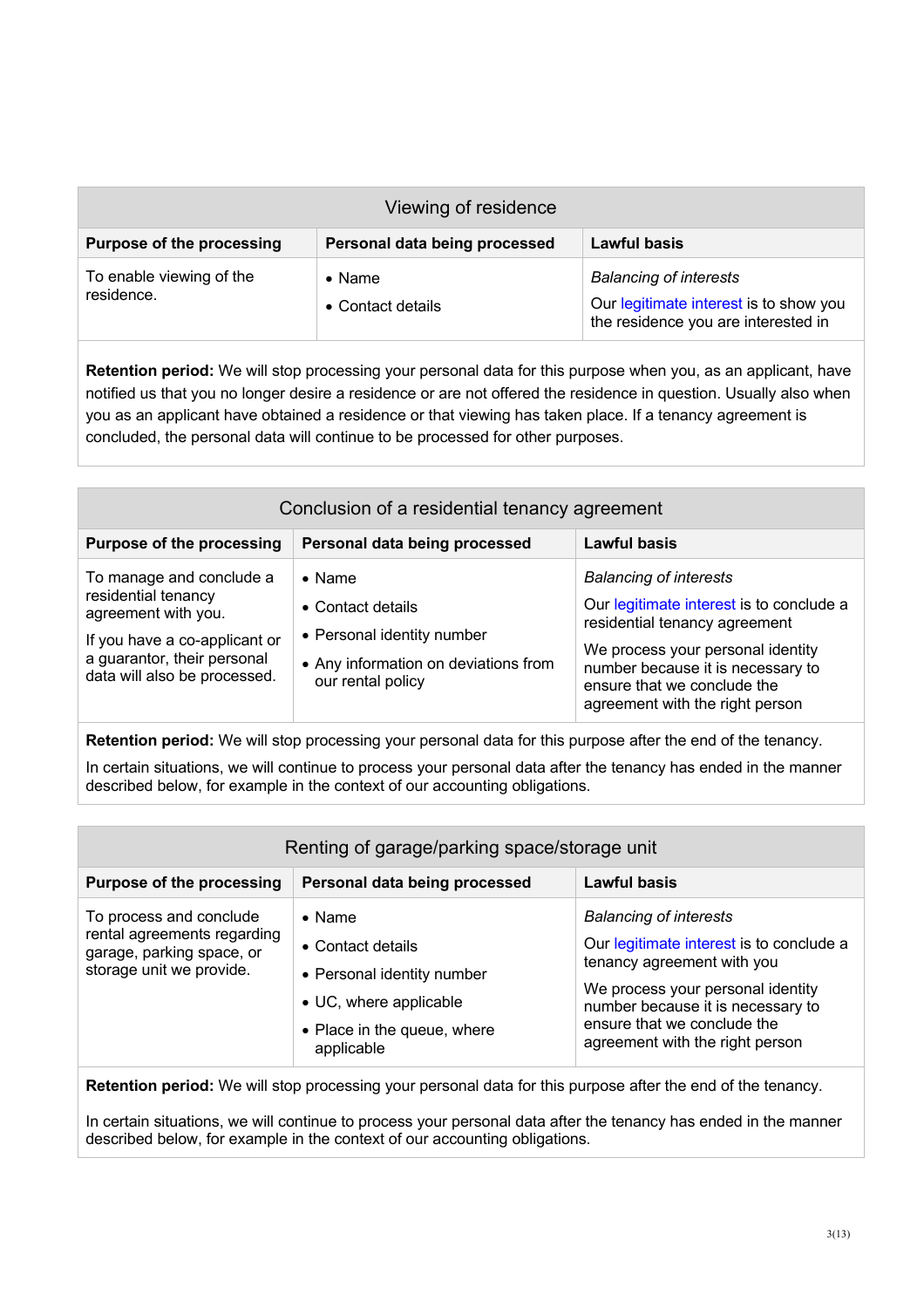| Key receipt                                                                                                     |                                                                                                              |                                                                                                |
|-----------------------------------------------------------------------------------------------------------------|--------------------------------------------------------------------------------------------------------------|------------------------------------------------------------------------------------------------|
| <b>Purpose of the processing</b>                                                                                | Personal data being processed                                                                                | <b>Lawful basis</b>                                                                            |
| To administer and manage<br>keys and receipts for your<br>residence, garage, parking<br>space, or storage unit. | $\bullet$ Name<br>• Number of keys<br>• Power of attorney for another to sign<br>for the keys, if applicable | <b>Balancing of interests</b><br>Our legitimate interest is to fulfil the<br>tenancy agreement |

**Retention period:** We will stop processing your personal data for this purpose after the end of the tenancy and when the keys have been returned.

#### **While you are renting a residence from us**

In connection with renting a residence, garage, parking space, or storage unit from us, we process your personal data in accordance with the following.

| Communication & mailings to you, e.g. via Mitt Balder                             |                                                                                      |                                                                                                               |
|-----------------------------------------------------------------------------------|--------------------------------------------------------------------------------------|---------------------------------------------------------------------------------------------------------------|
| <b>Purpose of the processing</b>                                                  | Personal data being processed                                                        | Lawful basis                                                                                                  |
| In order to provide you with<br>relevant information and<br>communicate with you. | $\bullet$ Name<br>• Contact details<br>• Current residence, such as object<br>number | <b>Balancing of interests</b><br>Our legitimate interest is to be able to<br>communicate with you as a tenant |

**Retention period:** We process your personal data for this purpose for as long as your tenancy agreement is valid.

| Payments & notices                                        |                                                                                                                                                              |                                                                                         |
|-----------------------------------------------------------|--------------------------------------------------------------------------------------------------------------------------------------------------------------|-----------------------------------------------------------------------------------------|
| <b>Purpose of the processing</b>                          | Personal data being processed                                                                                                                                | Lawful basis                                                                            |
| To manage and administer<br>payments and rental invoices. | $\bullet$ Name<br>• Contact details<br>• Current residence, such as contract<br>number and object number<br>• Data from direct debit notification, if<br>any | <b>Balancing of interests</b><br>Our legitimate interest is to fulfil the<br>agreement. |
| To manage and administer<br>direct debit payments.        | $\bullet$ Name<br>• Contact details                                                                                                                          | <b>Balancing of interests</b>                                                           |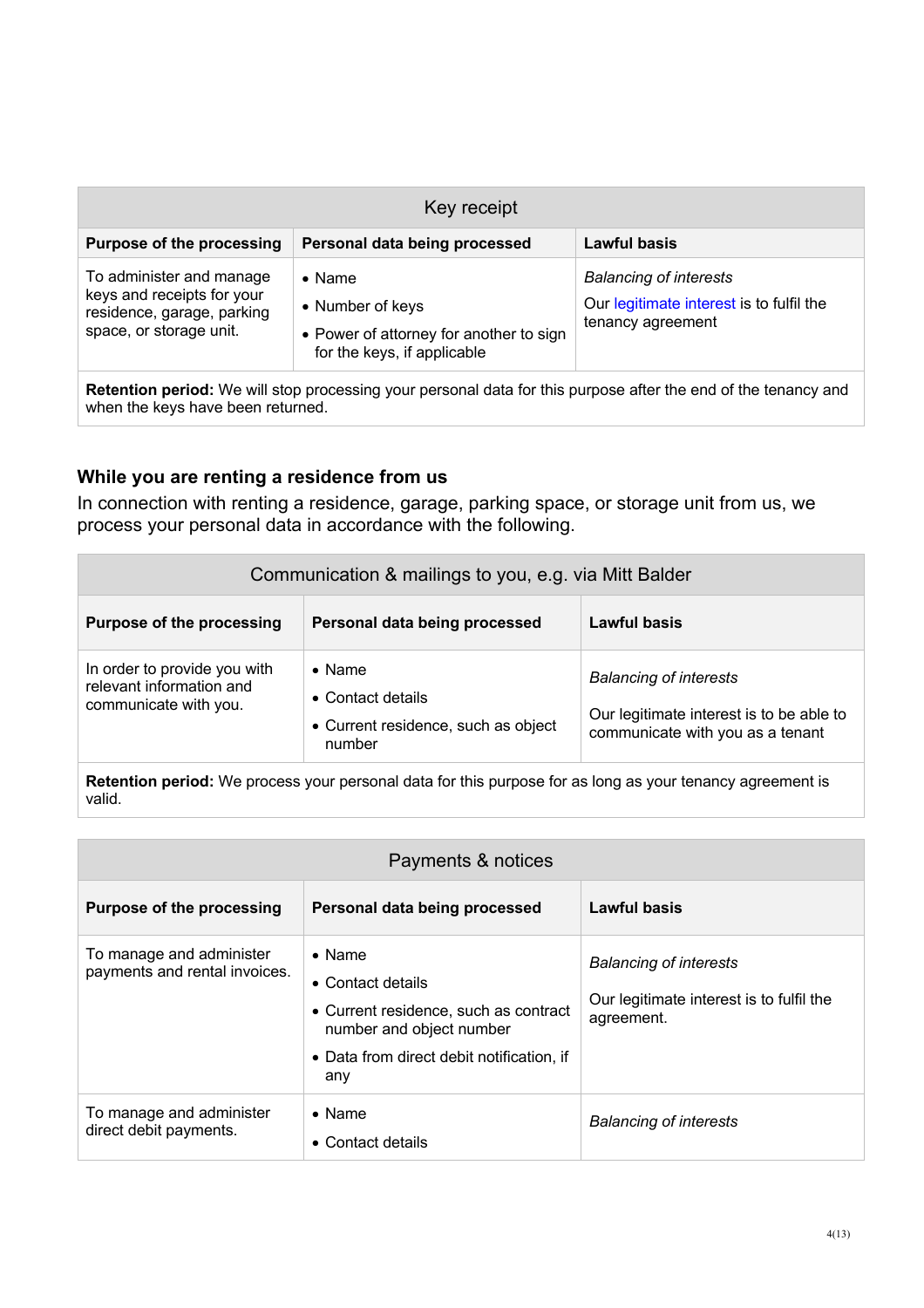|                                                                        | • Personal identity number<br>• Current residence, such as contract<br>number and object number<br>• Bank, clearing number, and bank<br>account number                    | Our legitimate interest is to enable and<br>administer direct debit payments.<br>We process your personal identity<br>number to ensure secure identification<br>in connection with the administration<br>of direct debit payments. |
|------------------------------------------------------------------------|---------------------------------------------------------------------------------------------------------------------------------------------------------------------------|------------------------------------------------------------------------------------------------------------------------------------------------------------------------------------------------------------------------------------|
| To manage and administer<br>unpaid rental fees and debt<br>collection. | • Data from the tenancy agreement<br>and unpaid rental invoices<br>• Information regarding the unpaid<br>rental fees that emerges from<br>discussion with you as a tenant | <b>Balancing of interests</b><br>Our legitimate interest is to establish<br>and make legal claims.<br>We process your personal identity<br>number to ensure that you are the<br>right person.                                      |

**Retention period:** We delete your personal data based on this purpose seven years after the end of the calendar year in which the financial year ended. The data is saved for this period due to our accounting obligation.

Data processed for direct debit ceases to be processed when you no longer use direct debit.

If you have debts that are sent to debt collection, we generally delete your personal data for this purpose three years after the debt is settled.

| Digital boards, entry phone, access control system & booking system                              |                                                                                                                               |                                                                                                                                                   |
|--------------------------------------------------------------------------------------------------|-------------------------------------------------------------------------------------------------------------------------------|---------------------------------------------------------------------------------------------------------------------------------------------------|
| <b>Purpose of the processing</b>                                                                 | Personal data being processed                                                                                                 | <b>Lawful basis</b>                                                                                                                               |
| To manage and administer<br>which residents are inside the<br>property.                          | $\bullet$ Name<br>• Apartment number<br>• The telephone number connected<br>to the entry phone (not displayed to<br>visitors) | <b>Balancing of interests</b><br>Our legitimate interest is to enable<br>visits and to display who lives in the<br>property in the stairwell.     |
| To manage and administer<br>access control systems within<br>the property.                       | • Apartment number<br>• Tag number<br>$\bullet$ Logs                                                                          | <b>Balancing of interests</b><br>Our legitimate interest is to administer<br>the access control system in the<br>property.                        |
| To manage and administer<br>booking systems within the<br>property, such as the laundry<br>room. | • Apartment number<br>$\bullet$ Tag number<br>$\bullet$ Logs                                                                  | <b>Balancing of interests</b><br>Our legitimate interest is to administer<br>booking systems and provide you with<br>access to shared facilities. |

**Retention period:** We will delete your personal data for this purpose if you move out of the residence. Logs are deleted after four weeks.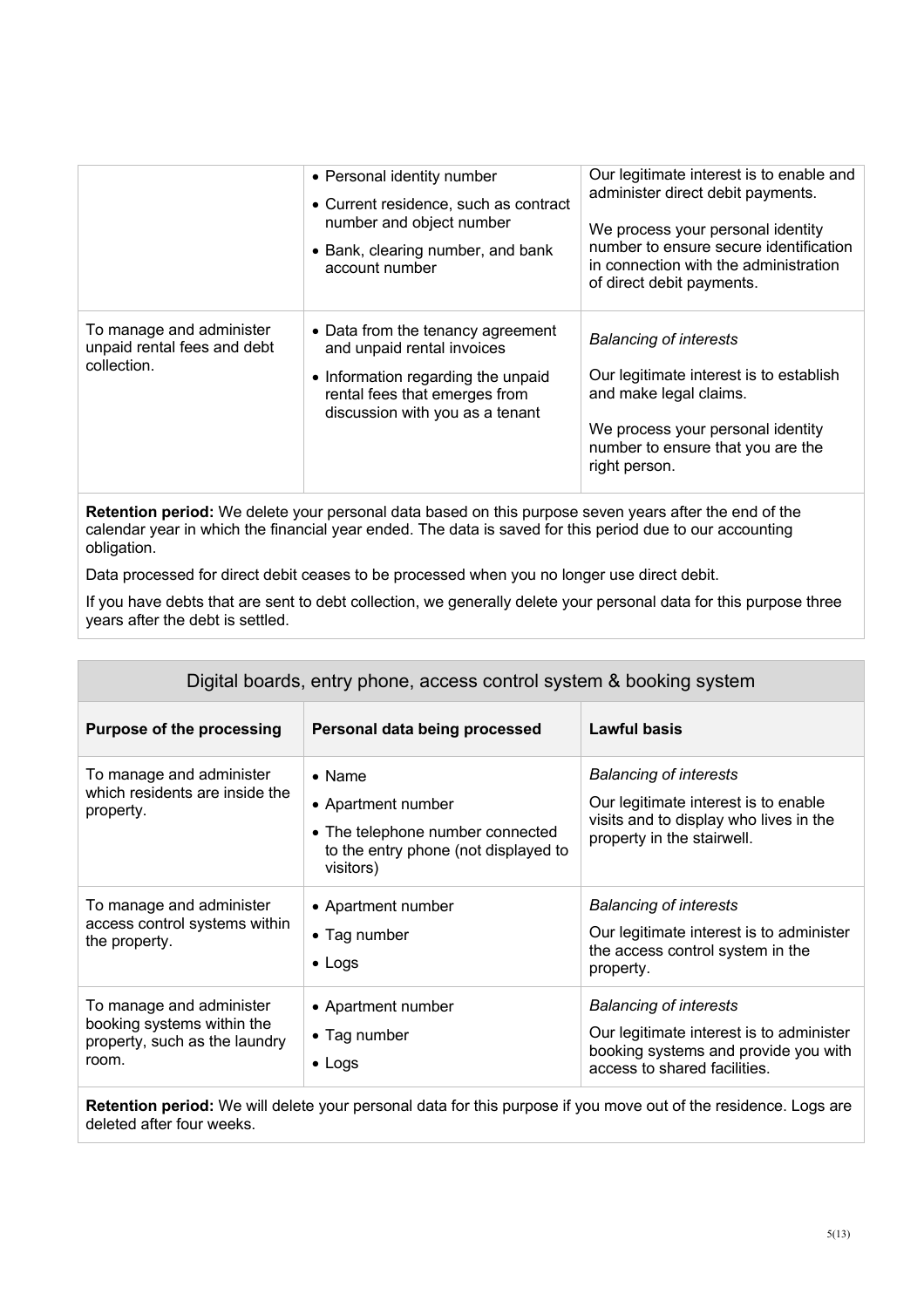| Error reports, questions & other matters                                                                                            |                                                                                                                                                                                                                                            |                                                                                                |
|-------------------------------------------------------------------------------------------------------------------------------------|--------------------------------------------------------------------------------------------------------------------------------------------------------------------------------------------------------------------------------------------|------------------------------------------------------------------------------------------------|
| <b>Purpose of the processing</b>                                                                                                    | Personal data being processed                                                                                                                                                                                                              | Lawful basis                                                                                   |
| To administer and manage<br>your error reports and<br>questions as well as other<br>matters or complaints that you<br>report to us. | $\bullet$ Name<br>• Contact details<br>• Current residence, such as object<br>number<br>• Information that you provide us on<br>the matter<br>• Information provided by us or<br>others on our behalf during the<br>handling of the matter | <b>Balancing of interests</b><br>Our legitimate interest is to fulfil the<br>tenancy agreement |

**Retention period:** We delete your personal data for this purpose no later than five years after the matter has been handled.

| Exchanges & transfers                                                                                                                                                                                                                                                                  |                                                                                                                                                                                                                                                                                                                                                                                            |                                                                                                                                                                                                                                                                                   |
|----------------------------------------------------------------------------------------------------------------------------------------------------------------------------------------------------------------------------------------------------------------------------------------|--------------------------------------------------------------------------------------------------------------------------------------------------------------------------------------------------------------------------------------------------------------------------------------------------------------------------------------------------------------------------------------------|-----------------------------------------------------------------------------------------------------------------------------------------------------------------------------------------------------------------------------------------------------------------------------------|
| <b>Purpose of the processing</b>                                                                                                                                                                                                                                                       | Personal data being processed                                                                                                                                                                                                                                                                                                                                                              | <b>Lawful basis</b>                                                                                                                                                                                                                                                               |
| Exchange of residence with<br>another Balder tenant<br>To process your application<br>for exchange of residence<br>and to verify whether our<br>requirements for exchange<br>of residence are met.<br>We process data from both<br>you as the moving tenant<br>and the proposed tenant | $\bullet$ Name<br>• Contact details<br>• Personal identity number and<br>population registration certificate<br>• Current residence<br>• Which residence you wish to move<br>to<br>• Reasons for exchange of residence<br>• Desired exchange date<br>• Annual income and employer's<br>certificate of the proposed tenant<br>• Direct debit notification, if any<br>• Declaration of truth | <b>Balancing of interests</b><br>Our legitimate interest is to process<br>and evaluate your application for<br>exchange of residence with another<br>tenant of ours.<br>We process your personal identity<br>number to ensure that the exchange is<br>made with the right person. |
| Transfer to third party<br>To process your application<br>for the transfer of your<br>residence to a third party<br>and to verify compliance with<br>our requirements for the<br>renting of a residence.<br>We also process data about<br>the proposed tenant as well                  | $\bullet$ Name<br>• Contact details<br>• Personal identity number and<br>population registration certificate<br>• Current residence<br>• New address                                                                                                                                                                                                                                       | <b>Balancing of interests</b><br>Our legitimate interest is to process<br>and evaluate the application for<br>transfer of a rental residence.<br>We process your personal identity<br>number only when it is clearly justified<br>by the purpose of the processing.               |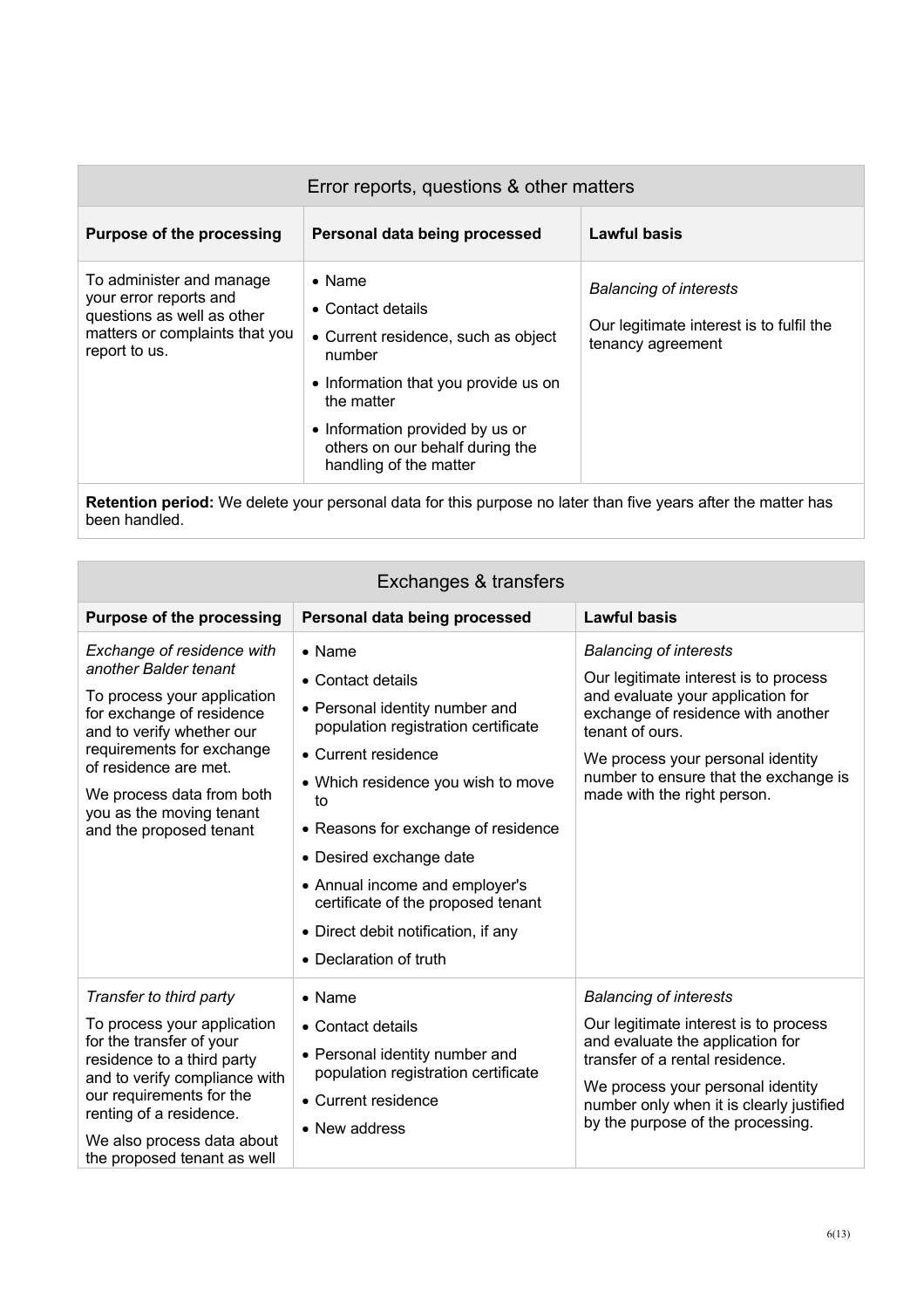| as their references and<br>employer.                                                                                                                                                                                                                                                                   | • Removal date<br>• Reasons for transfer<br>• Employer's certificate<br>• Direct debit notification, if any                                                                                                                                      |                                                                                                                                                                                                                                                              |
|--------------------------------------------------------------------------------------------------------------------------------------------------------------------------------------------------------------------------------------------------------------------------------------------------------|--------------------------------------------------------------------------------------------------------------------------------------------------------------------------------------------------------------------------------------------------|--------------------------------------------------------------------------------------------------------------------------------------------------------------------------------------------------------------------------------------------------------------|
| Change to another Balder<br>residence<br>To process your application<br>for change to another<br>residence and to verify<br>whether our requirements for<br>exchange of residence are<br>met.<br>If you have a co-applicant or<br>a guarantor, personal data<br>relating to them will be<br>processed. | $\bullet$ Name<br>• Contact details<br>• Personal identity number<br>• Current residence<br>• Number of persons in the household<br>• Occupation time in residence<br>provided by us<br>• Information about deviations from<br>our rental policy | <b>Balancing of interests</b><br>Our legitimate interest is to process<br>and evaluate the application for change<br>to another residence.<br>We process your personal identity<br>number to ensure that we conclude the<br>agreement with the right person. |

**Retention period:** We will delete your personal data for this purpose after the end of the tenancy.

In certain situations, we will continue to process your personal data after the tenancy has ended in the manner described below, for example in the context of our accounting obligations.

| Administration of subleasing                                                                                                                                                                                               |                                                                                                                                                                                                                                                                                                                                                                                                     |                                                                                                                                                                                                                                                                                 |
|----------------------------------------------------------------------------------------------------------------------------------------------------------------------------------------------------------------------------|-----------------------------------------------------------------------------------------------------------------------------------------------------------------------------------------------------------------------------------------------------------------------------------------------------------------------------------------------------------------------------------------------------|---------------------------------------------------------------------------------------------------------------------------------------------------------------------------------------------------------------------------------------------------------------------------------|
| <b>Purpose of the processing</b>                                                                                                                                                                                           | Personal data being processed                                                                                                                                                                                                                                                                                                                                                                       | Lawful basis                                                                                                                                                                                                                                                                    |
| To process your application<br>for subleasing and to verify<br>whether our requirements for<br>subleasing of residence are<br>met.<br>We also process data<br>regarding the proposed<br>subtenant and their<br>references. | $\bullet$ Name<br>• Contact details<br>• Personal identity number<br>• Current residence<br>• Current rental fee<br>• Reasons for the subleasing and<br>documents supporting such reasons<br>• Address during the rental period<br>• Reference, such as contact details<br>and the information provided by the<br>reference regarding the proposed<br>tenant<br>• Direct debit notification, if any | <b>Balancing of interests</b><br>Our legitimate interest is to process<br>and decide on your application for<br>subleasing.<br>We process your personal identity<br>number to ensure that we conclude an<br>agreement with and process the<br>application for the right person. |
| To manage and investigate<br>cases of illegal subleasing.                                                                                                                                                                  | $\bullet$ Name<br>• Current residence, such as contract<br>number and object number<br>• Information to support suspected<br>illegal subleasing                                                                                                                                                                                                                                                     | <b>Balancing of interests</b><br>Our legitimate interest is to establish<br>and make legal claims.                                                                                                                                                                              |
| Retention period: We will delete your personal data for this purpose after the end of the tenancy.                                                                                                                         |                                                                                                                                                                                                                                                                                                                                                                                                     |                                                                                                                                                                                                                                                                                 |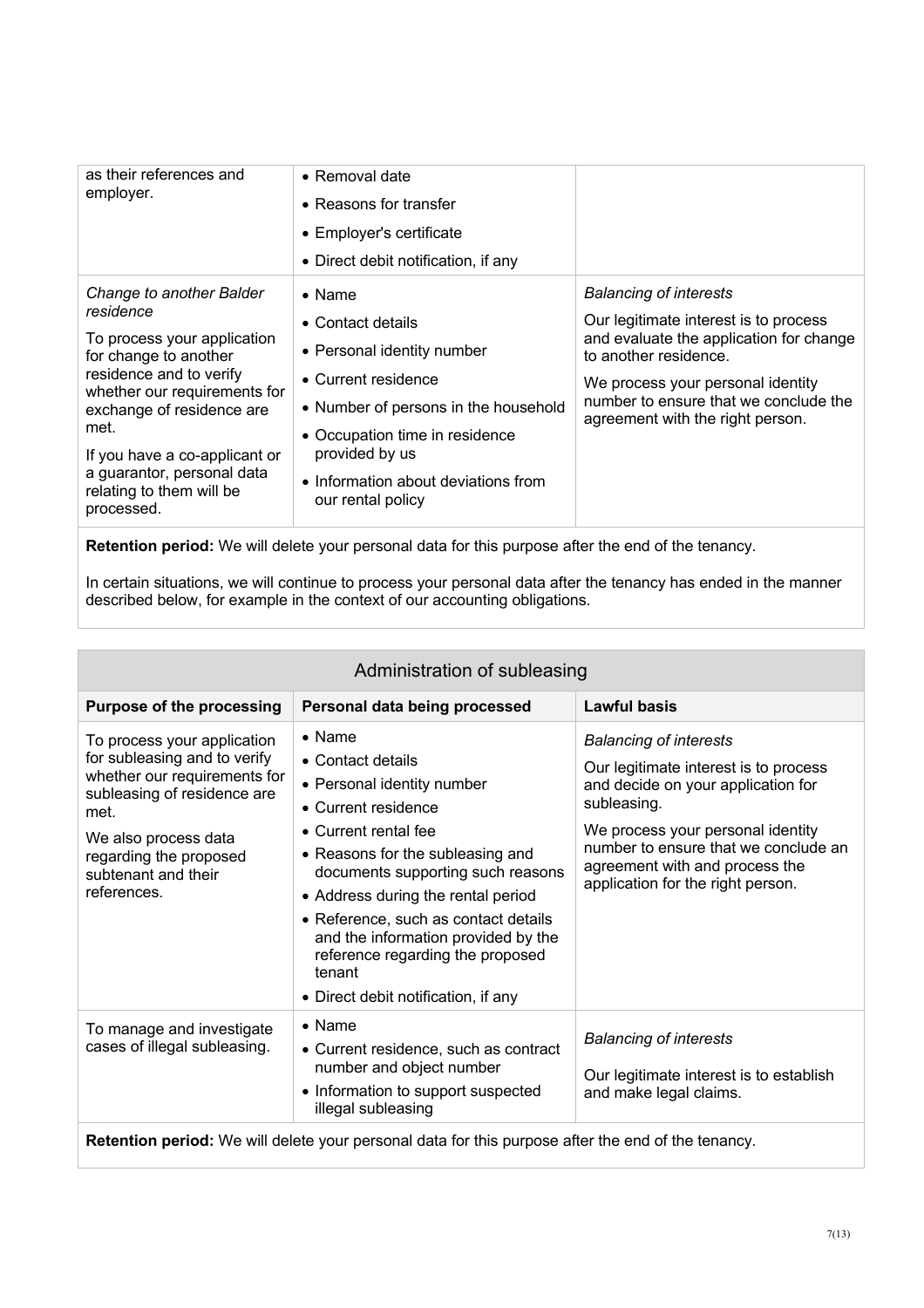In certain situations, we will continue to process your personal data after the tenancy has ended in the manner described below, for example in the context of our accounting obligations.

If we process your personal data due to suspicion of unlawful subleasing, we stop processing your personal data for this purpose when the grounds for suspicion cease to exist or when the matter has been finally settled.

| Disturbance cases                                                                                                                                                                                                                 |                                                                                                                                                                                                                       |                                                                                                                |
|-----------------------------------------------------------------------------------------------------------------------------------------------------------------------------------------------------------------------------------|-----------------------------------------------------------------------------------------------------------------------------------------------------------------------------------------------------------------------|----------------------------------------------------------------------------------------------------------------|
| <b>Purpose of the processing</b>                                                                                                                                                                                                  | Personal data being processed                                                                                                                                                                                         | Lawful basis                                                                                                   |
| To manage and administer<br>disturbance cases in our<br>properties.<br>The data is processed both<br>regarding the person<br>suspected of committing the<br>disturbance and regarding the<br>person reporting the<br>disturbance. | • Data from the tenancy agreement<br>to be able to charge the cost of the<br>call-out/visit to the person who<br>committed the disturbance<br>$\bullet$ Name<br>• Contact details<br>• Description of the disturbance | <b>Balancing of interests</b><br>Our legitimate interest is to receive<br>reports and handle disturbance cases |

**Retention period:** We delete your personal data for this purpose two years after the report of the disturbance or when any legal process is completed. Continuous disturbances throughout the tenancy may justify saving the documents for longer than two years.

| Accounting obligation                                                                                        |                                        |                                                                                                                                                      |
|--------------------------------------------------------------------------------------------------------------|----------------------------------------|------------------------------------------------------------------------------------------------------------------------------------------------------|
| <b>Purpose of the processing</b>                                                                             | Personal data being processed          | Lawful basis                                                                                                                                         |
| In order for us to be able to<br>fulfill our legal obligations<br>regarding accounting.                      | • Supporting documents for<br>payments | <b>Balancing of interests</b><br>Our legitimate interest is to be able to<br>fulfil our legal obligations pursuant to<br>the Swedish Accounting Act. |
| <b>Retention period:</b> We delete your personal data based on this purpose seven years after the end of the |                                        |                                                                                                                                                      |

**Termination of tenancy agreement** 

calendar year in which the financial year ended.

In connection with the termination of your tenancy agreement, we process your personal data in accordance with the following.

| Termination of the tenancy agreement |                               |                     |
|--------------------------------------|-------------------------------|---------------------|
| Purpose of the processing            | Personal data being processed | <b>Lawful basis</b> |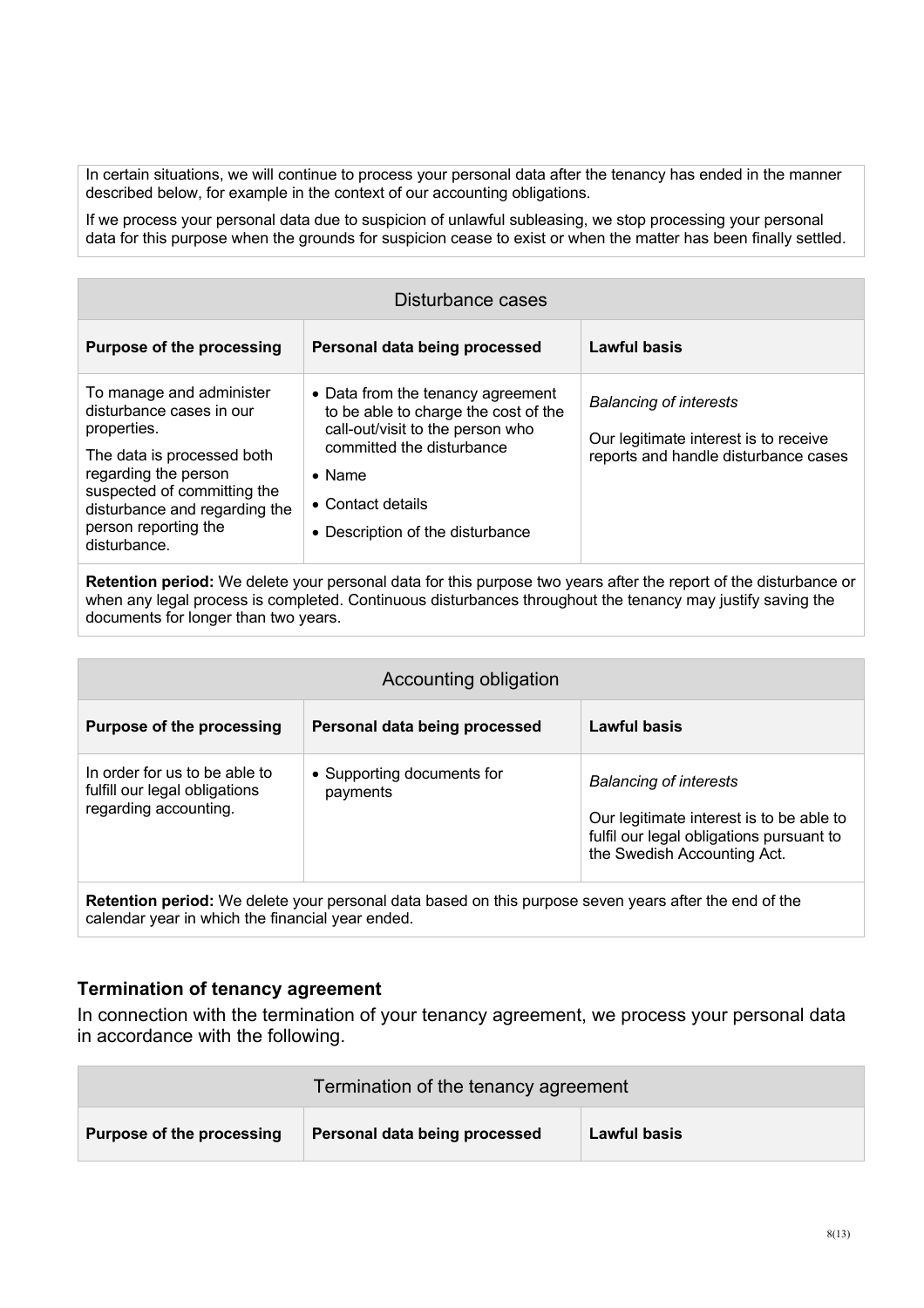| Termination of the tenancy<br>agreement by the tenant<br>To process a termination of<br>the tenancy agreement by you<br>as a tenant.                              | $\bullet$ Name<br>• Contact details<br>• Personal identity number<br>• Current residence or rental object,<br>such as contract number and object<br>number<br>$\bullet$ Removal date<br>• If there is a garage, parking space,<br>or storage unit     | <b>Balancing of interests</b><br>Our legitimate interest is to administer<br>your termination of the tenancy<br>agreement and to establish and<br>exercise legal claims.<br>We process your personal identity<br>number to ensure that you are the<br>right person in connection with the<br>termination of the tenancy agreement. |
|-------------------------------------------------------------------------------------------------------------------------------------------------------------------|-------------------------------------------------------------------------------------------------------------------------------------------------------------------------------------------------------------------------------------------------------|------------------------------------------------------------------------------------------------------------------------------------------------------------------------------------------------------------------------------------------------------------------------------------------------------------------------------------|
| Termination of the tenancy<br>agreement by Balder<br>To administer and manage<br>terminations of the tenancy<br>agreement due to neglect or<br>for other reasons. | $\bullet$ Name<br>• Contact details<br>• Personal identity number<br>• Current residence, such as contract<br>number and object number<br>• Removal date<br>• If there is a garage, parking space,<br>or storage unit<br>• Reason for the termination | <b>Balancing of interests</b><br>Our legitimate interest is to administer<br>our termination of the tenancy<br>agreement and to establish and<br>exercise legal claims.<br>We process your personal identity<br>number to ensure that you are the<br>right person in connection with the<br>termination of the tenancy agreement.  |

**Retention period:** We delete your personal data for this purpose as soon as the termination is finally processed and there are no outstanding claims.

| Removal inspection                                                                                           |                                                                                                                                            |                                                                                                        |
|--------------------------------------------------------------------------------------------------------------|--------------------------------------------------------------------------------------------------------------------------------------------|--------------------------------------------------------------------------------------------------------|
| <b>Purpose of the processing</b>                                                                             | Personal data being processed                                                                                                              | Lawful basis                                                                                           |
| To administer and manage<br>the preliminary inspection<br>and final inspection when<br>vacating a residence. | $\bullet$ Name<br>• Current residence, such as contract<br>number and object number<br>• Date of inspection<br>• Notes from the inspection | <b>Balancing of interests</b><br>Our legitimate interest is to establish<br>and exercise legal claims. |

**Retention period:** We delete your personal data for this purpose as soon as there are no outstanding claims.

| Return of keys                                  |                                                   |                                                                                                             |
|-------------------------------------------------|---------------------------------------------------|-------------------------------------------------------------------------------------------------------------|
| <b>Purpose of the processing</b>                | Personal data being processed                     | <b>Lawful basis</b>                                                                                         |
| To manage and administer<br>the return of keys. | $\bullet$ Name<br>• Number of keys<br>• Signature | <b>Balancing of interests</b><br>Our legitimate interest is to administer<br>and ensure the return of keys. |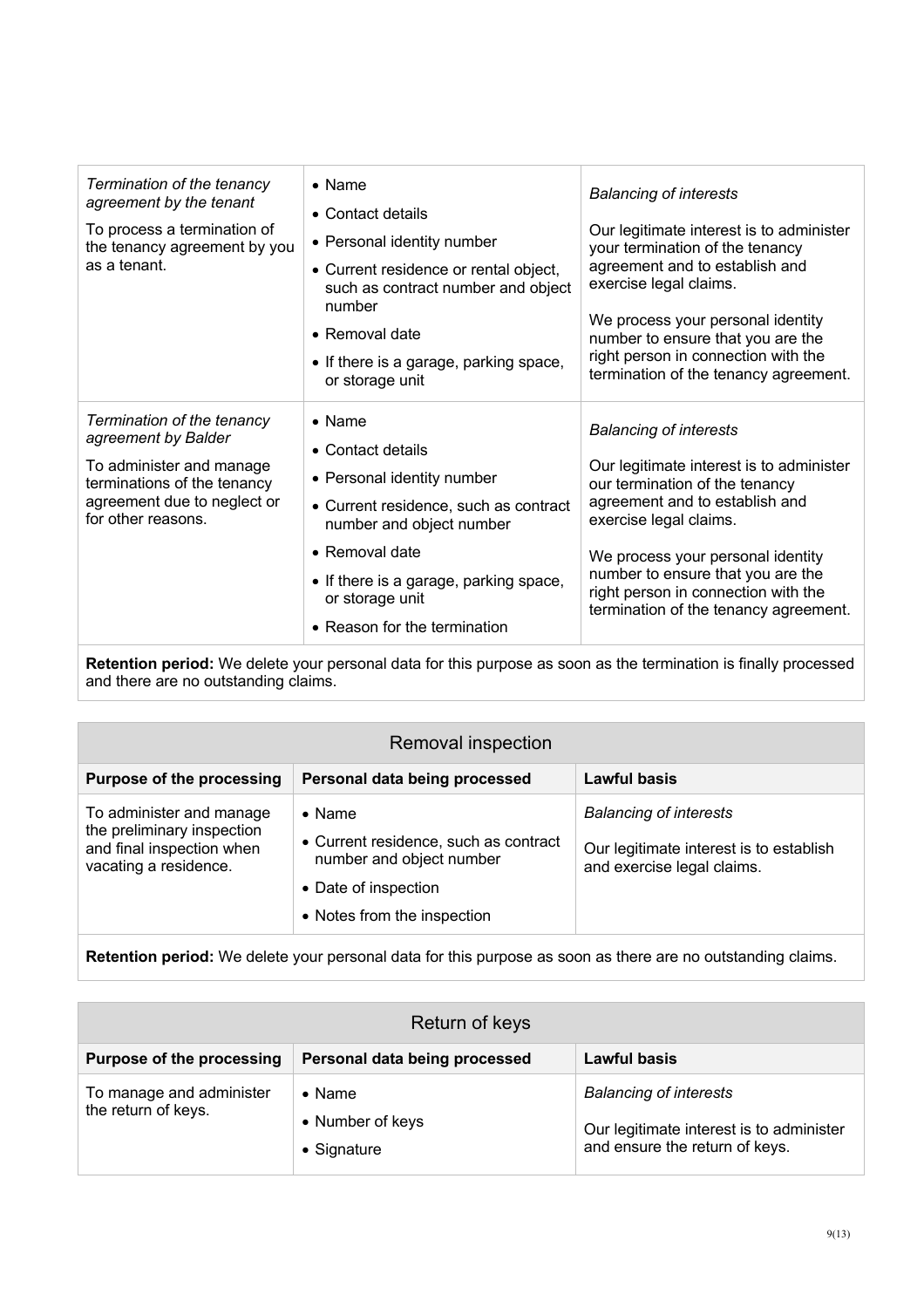**Retention period:** We delete your personal data and the previous receipts for this purpose as soon as the keys have been returned.

| Showing the residence to a new tenant                                                                             |                                                |                                                                                                                                     |
|-------------------------------------------------------------------------------------------------------------------|------------------------------------------------|-------------------------------------------------------------------------------------------------------------------------------------|
| <b>Purpose of the processing</b>                                                                                  | Personal data being processed                  | <b>Lawful basis</b>                                                                                                                 |
| To administer and manage<br>the viewing of your property<br>to a potential new tenant<br>physically or via video. | • Contact details<br>• Film from the residence | <b>Balancing of interests</b><br>Our legitimate interest is to show the<br>apartment to conclude an agreement<br>with a new tenant. |

**Retention period:** We delete your personal data for this purpose as soon as the viewing is completed or, at the latest, when the residence is rented to a new tenant. We also delete your personal data for this purpose if you withdraw your consent.

| Lawful basis<br>Personal data being processed<br><b>Purpose of the processing</b><br>To provide reference data<br><b>Balancing of interests</b><br>$\bullet$ Name<br>upon your request as former<br>• Reference data about you as former<br>tenant.<br>Our legitimate interest is to<br>tenant<br>accommodate your request to receive<br>reference data about you as former<br>tenant from us | Provide reference at your request |  |  |
|-----------------------------------------------------------------------------------------------------------------------------------------------------------------------------------------------------------------------------------------------------------------------------------------------------------------------------------------------------------------------------------------------|-----------------------------------|--|--|
|                                                                                                                                                                                                                                                                                                                                                                                               |                                   |  |  |
|                                                                                                                                                                                                                                                                                                                                                                                               |                                   |  |  |

**Retention period:** We delete your personal data for this purpose as soon as the reference data has been provided.

| Accounting obligation                                                                   |                                        |                                                                                                                                                      |
|-----------------------------------------------------------------------------------------|----------------------------------------|------------------------------------------------------------------------------------------------------------------------------------------------------|
| <b>Purpose of the processing</b>                                                        | Personal data being processed          | Lawful basis                                                                                                                                         |
| In order for us to be able to<br>fulfill our legal obligations<br>regarding accounting. | • Supporting documents for<br>payments | <b>Balancing of interests</b><br>Our legitimate interest is to be able to<br>fulfil our legal obligations pursuant to<br>the Swedish Accounting Act. |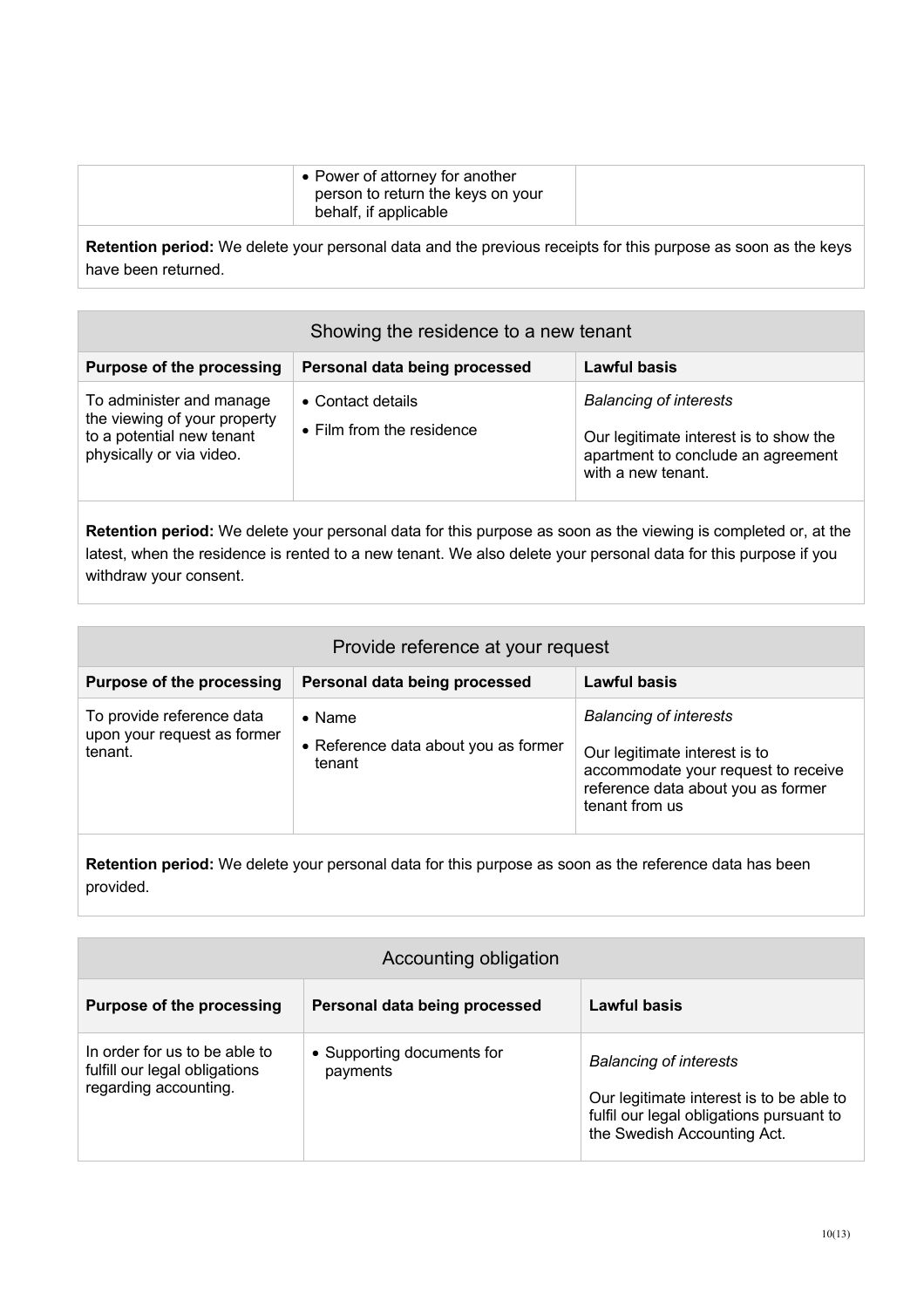| <b>Retention period:</b> We delete your personal data based on this purpose seven years after the end of the<br>calendar year in which the financial year ended. |  |  |
|------------------------------------------------------------------------------------------------------------------------------------------------------------------|--|--|

## What does the balancing of interests mean?

As stated above, in certain situations we process your personal data based on the balancing of interests. The balancing of interests means that we process your personal data when the processing is necessary for purposes related to our legitimate interests. Our legitimate interests will only constitute a lawful basis for the processing of your personal data if your interests and fundamental rights and freedoms do not outweigh our legitimate interests.

*If you would like to know more about how we have made this assessment or object to it, you are welcome to contact us at the contact details provided above.*

## Who has access to your personal data?

We share your personal information with companies within our group and with our partners and suppliers in the manner described below.

- We share your personal data with the company in our group that rents out the residence, garage, parking space, or storage unit in question.
- We use various service providers who process your personal data on our behalf and according to our instructions, e.g., suppliers of access control systems, maintenance emergency services, and telephone services.
- To have a functioning IT system and to conduct our business efficiently, we share your personal data with our IT suppliers, who process your personal data on our behalf and according to our instructions.
- In a number of situations, we disclose personal data to public authorities, such as providing information to the Swedish Tax Agency, Försäkringskassan and the Enforcement Authority, to Social Services in connection with a report of concern, to the Swedish Police in connection with a police report, and to the Regional Rent Tribunal (Hyresnämnden) in connection with a tenancy case.
- In case of non-payment, we provide personal data to debt collection agencies that are independent data controllers of their debt collection activities.

*If you would like more information about how we share your personal data, you are welcome to contact us at the contact details provided above.*

# Processing of your personal data outside the EU/EEA

The IT suppliers we use may transfer personal data outside the EU/EEA. This is done if the transfer is supported by the EU General Data Protection Regulation (GDPR). This means that the transfer can be based on, for example, European Commission decisions or standard contractual clauses with additional security measures.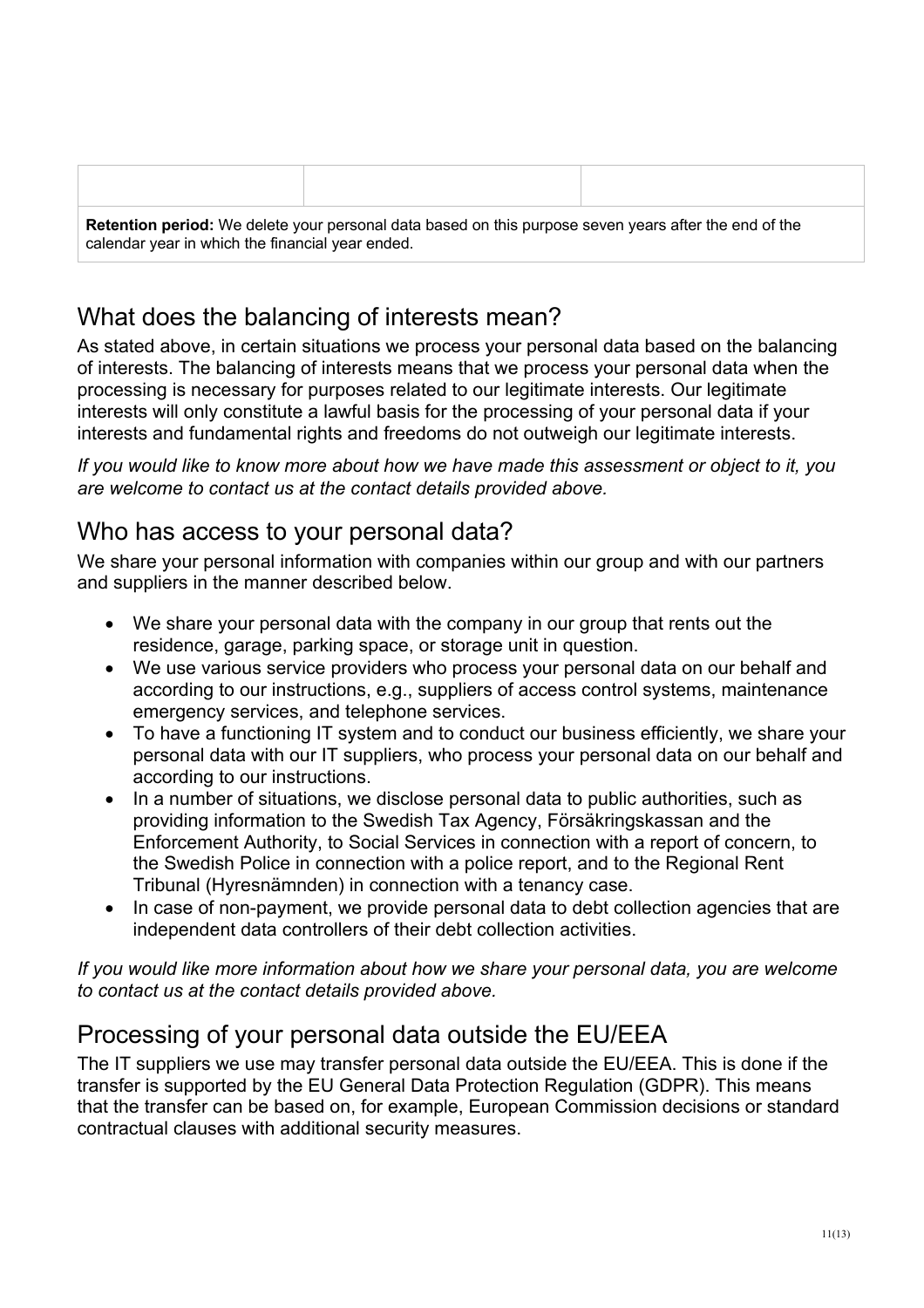*If you would like more information about how your personal data is processed outside the EU/EEA, you are welcome to contact us at the contact details provided at the beginning of this Privacy Policy.*

## Your rights

You have several rights in relation to our processing of your personal data. To exercise your rights, you are welcome to contact us. Our contact details are provided at the beginning of this policy.

## **Right of access**

You have the right to receive confirmation of whether we process your personal data and the right to access information about how the personal data is processed, such as the purposes of the processing and what categories of personal data the processing applies to. You also have the right to a copy of the personal data we process about you.

### **Right to rectification and right to object to processing**

You have the right to have inaccurate personal data corrected without undue delay (for example, if you have changed contact details) and the right to have incomplete personal data supplemented.

You can object to personal data processing based on a balancing of interests at any time. If we can demonstrate that our legitimate interests in the processing outweigh your interests and fundamental rights and freedoms or if our processing is for the determination, exercise, or defence of legal claims, we may continue our processing despite your objection.

### **Right to erasure (right to be forgotten)**

You have the right to request erasure of your personal data if:

- the personal data are no longer necessary in relation to the purposes for which they were collected or otherwise processed;
- you withdraw the consent on which the processing is based and there is no other legal ground for the processing;
- you object to the processing and there are no legitimate grounds for continuing our processing;
- the personal data have been unlawfully processed; or
- the personal data must be erased for compliance with a legal obligation to which we are subject.

### **Right to restriction of processing**

You have the right to request that the processing of your personal data be restricted if:

- you dispute the accuracy of the personal data (however, the limitation only applies during the period we verify the accuracy of the personal data);
- the processing is unlawful and you oppose the erasure of the personal data and request the restriction of their use instead;